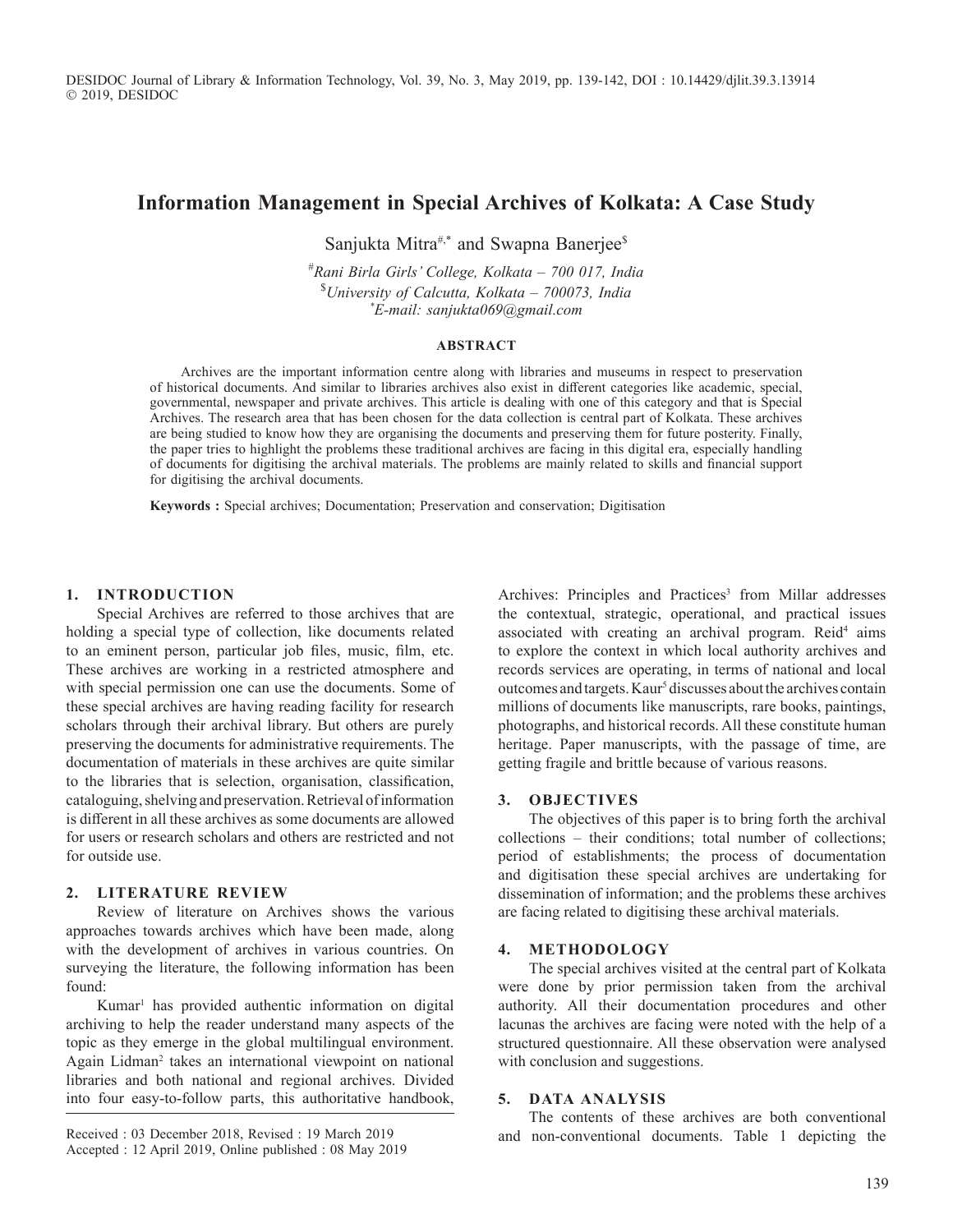| <b>Names of archives</b>                             | No of records<br>(approx.) | Period of records         | <b>Collections type</b>                                                                                                                | <b>Condition of</b><br>records |
|------------------------------------------------------|----------------------------|---------------------------|----------------------------------------------------------------------------------------------------------------------------------------|--------------------------------|
| Archive of Christian Burial<br>Board                 | 16,000                     | 1897 -                    | Death certificates, application letters                                                                                                | Fragile                        |
| Archive of Indian Theatre                            | 7,000                      | $1981 -$                  | Books, magazines, cassettes, records                                                                                                   | Good                           |
| Archive of Netaji Bhawan                             | N.A.                       | $1920 -$                  | Books, bulletins, monographs, letters, journals,<br>audio CDs, video documentaries, biographies,<br>historical texts, research papers. | Fragile                        |
| Archive of North Indian Classical<br>Music           | 70000                      | N.A.                      | Scripts, Posters, music notations                                                                                                      | Fragile                        |
| Archive of Rotary Club of<br>Calcutta                | 2,400                      | $1919 -$                  | Trophies, pictures, banners, magazines                                                                                                 | Good                           |
| Asiatic Society Archive                              | 66,000                     | $1766 -$                  | Manuscripts, lithoplates, books, maps, letters                                                                                         | Fragile                        |
| Gandhi Memorial Sangrahalay                          | 700                        | N.A.                      | Photographs, Negatives, Letters,<br>Correspondences, Notes, etc.                                                                       | Fragile                        |
| Hitesranjan Sanyal Memorial<br>Archive               | 19,000                     | $19th$ century<br>onwards | Microforms, Paintings, Prints and Commercial<br>Arts, private papers and collection                                                    | Both Fragile<br>and Good       |
| Maritime Archive, Kolkata Port<br>Trust              | N.A.                       | $1870 -$                  | Photographs, Published articles, Historical<br>documents, paintings.                                                                   | Fragile                        |
| National Institute of Film and<br>Fine Arts, Kolkata | N.A.                       | 1990 -                    | Film Video CDs, Cassettes                                                                                                              | Good                           |
| P C Mahalanobis Memorial<br>Museum & Archive         | N.A.                       | N.A.                      | Personal works and letters of P C Mahalanobis                                                                                          | Fragile                        |
| <b>State Bank Archives</b>                           | N.A.                       | $1805 - 1955$             | Books, folios, account books, bank notes,<br>registers                                                                                 | Good                           |

**Table 1. Contents of archives of Kolkata**

*Note; N.A. : Exact number of records not known*

types of collections these archives are holding. It could be understandable that these archives are called special archives because they are dealing with either a special category of subject or on eminent person. The majority of collections are paper documents but some are non conventional too. Like, Archives of Indian Theatre, Archives of Rotary Club, Archives of National Institute of Film and Fine Arts, they are holdings cassettes, CDs, gramophone discs too. The total number of collections are quite variable in these different categories of archives. Except Netaji Research Bureau, all archives have provided their approximate number of collection. Table 1 helps us to see at a glance that the special archives of Kolkata mostly came into being in the time period of  $18<sup>th</sup>$  and  $19<sup>th</sup>$  century, e.g. Asiatic Society (1784), Christian Burial Board (1840), etc. Whereas there are new born archives present like, National Institute of Film and Fine Arts (1990), etc. The oldest and unique among the group is State Bank Archives. State Bank was the India's first bank and it was established in British Kolkata in the name of Imperial Bank. Dwarakanath Tagore was its first account holder whose pass book was on display in the gallery of the archive. ..................................................... And as a result the documents are mostly fragile in condition.

On studying these archives it was found that similar to libraries, these archives have a basic documentation procedure, that is accession, classification, cataloguing, shelving (labelling and display), and preservation. There are no such designated printed accession register for the Archives, but more or less all are covering the following points for archival documents:

- Accession control number
- Creator or originator of collection
- Date of acquisition
- Dates covered
- **Cuantity of material**
- Source name of collection or record
- Restrictions and terms of use
- Scope and content
- Storage location(s) with exact quantity of containers
- Type of acquisition (transfer, purchase, gift)
- Type of media (prints, negatives, slides, etc.)
- Condition information
- Notes

The special archives are classifying their documents as per subject headings whereas others like Maritime Archive use chronological order for file heading. Apart from these, all

???

140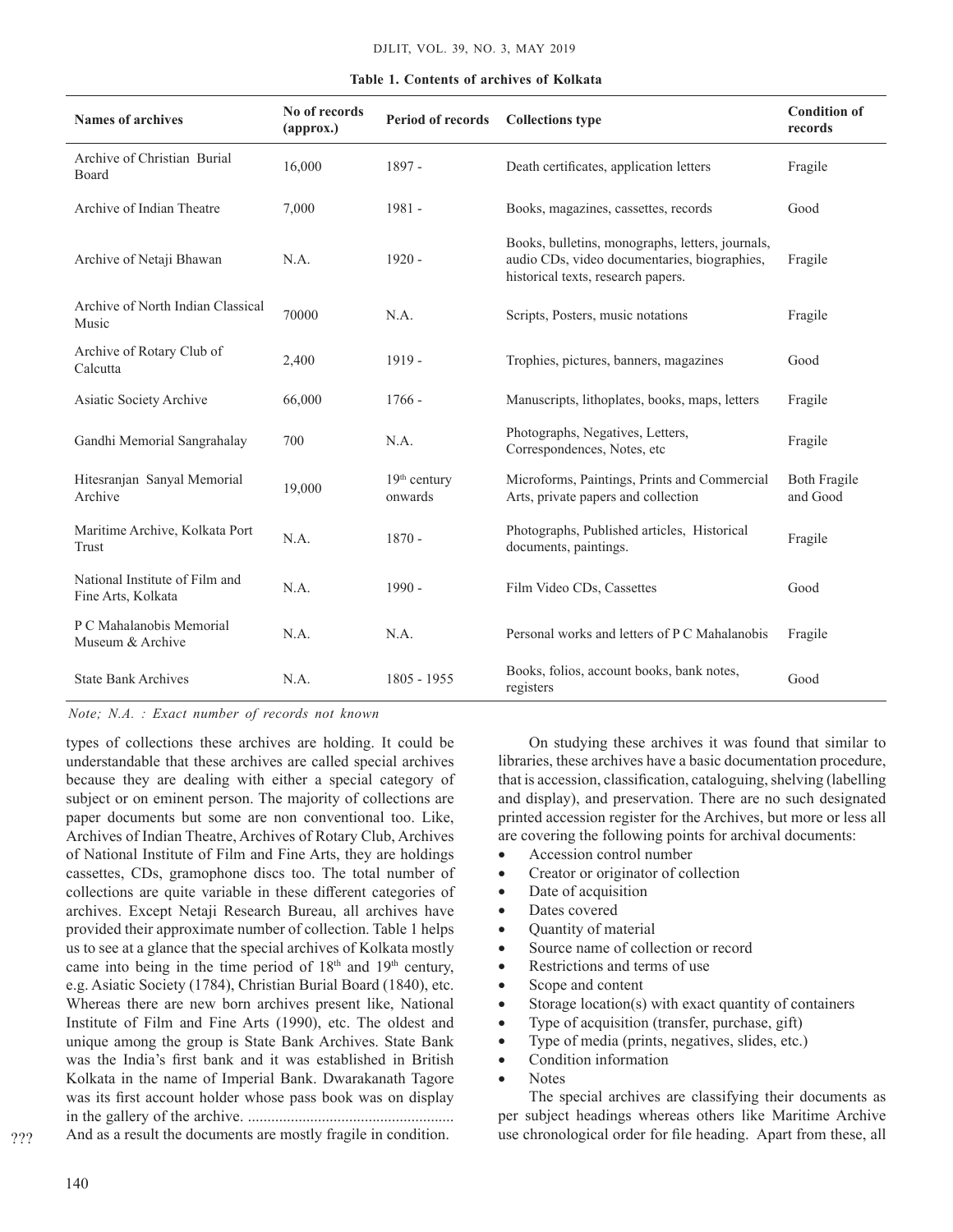archives are labelling and display their collections like State Bank Archive but very few have the effort to make provision for public exhibition which is very essential for the user to see the archival collection. Documentation process could be summed up as follows:

- At first the collected documents are accessioned through register entry
- Then they are classified either as per Classification scheme, or through subject division. In Special Archives like Christian

Burial Board, they divide the papers as per land potta numbers, like Pottah No.102, 5<sup>th</sup> March 2010

- Cataloguing are also been done by the Archives using catalogue card for their archival content. The Asiatic Society Archives, maintains catalogue card in the following format:
	- AR E Roer

L2043 Letters to Asiatic Society, 1843

Labelling are made using file name or subject heading on each material. But many archives are nowadays making public display like Netaji Bhaban, Rotary Club etc. about their collections and disseminate the institutional history to the outside people.

After documentation, the most important area of work in these archives is preservation area. How to keep these rare documents safe and usable is always an important agenda for all types of archives whether big or small. It has been found on thorough visit if these special archives that most of them are using naphthalene as preservative. Dusting is done regularly in all these archives. All the archive are having their own preservation techniques. Special measures like fumigation, lamination are doing by large archives, like State Bank Archives, Asiatic Society, PC Mahalanobis Memorial Museum and Archives, etc. The reason is Fumigation and Lamination are costly measures, which need a separate fund other than regular preservation activities. The financial lacunas are one of the major obstacles in maintaining or preserving the rare documents the small archives are holding.



**Figure 1. Distribution of different preservative measures in special archives.**



**Figure 2. Distribution of archives supporting risk of digitisation of archival materials.**

All the Special Archives that are studied in this work are digitising their resources using different methods, like, scanning, photocopying, microfilming, etc. The archival personnel who are being questioned in this study are more or less accepted that while converting the traditional documents into digital format needs a lot of skills. Unless they are trained in doing the conversion methods, there are lot of chances in loss of records. The archives like Gandhi Memorial Sangrahalay, Hitesh Ranjan Memorial Archives, etc. have lost few documents while the papers were placed in scanner machine due to high exposure of light and heat. Christian Burial Board Archival staff also reported that they suffered from duplication of their documents as they outsourced the people for digitising the documents.

Hence, digitisation is a definite need for the archives in respect to dissemination of information to the users, but at the same time, the risk factors are always there, that is, loss of content due to damage of material in scanning and theft of content due to outsourcing of people as archival people are lack in requisite skills.

# **6. CONCLUSIONS AND SUGGESTIONS**

Along with libraries and museums, archives are also one of the important information centre which needs proper management of information and its material for posterity. The traditional archives are transforming themselves into digital archives, with the help of modern technologies for the better preservation and dissemination of archival information. In the present technological world, the contemporary archivists are facing the most prevalent issues regarding digitisation of archival materials. The most important challenge is the conversion of material to digital format, taking into consideration the condition of records, contents of records and the users of records.

After analysing the tabular data of these archives, it can be said that the archives are very old except few like National Institute of Film and studies, and consequently their collected materials are very rare, old and physical conditions are brittle and fragile. The preservation aspect which is very important has been depicted in tables, where all the archives are taking at least the minimum measure, like, regular dusting, using naphthalene and pesticides. But it has been found that some archives are unable to proceed for excellent approach towards digitisation and preservation and that is due to dearth